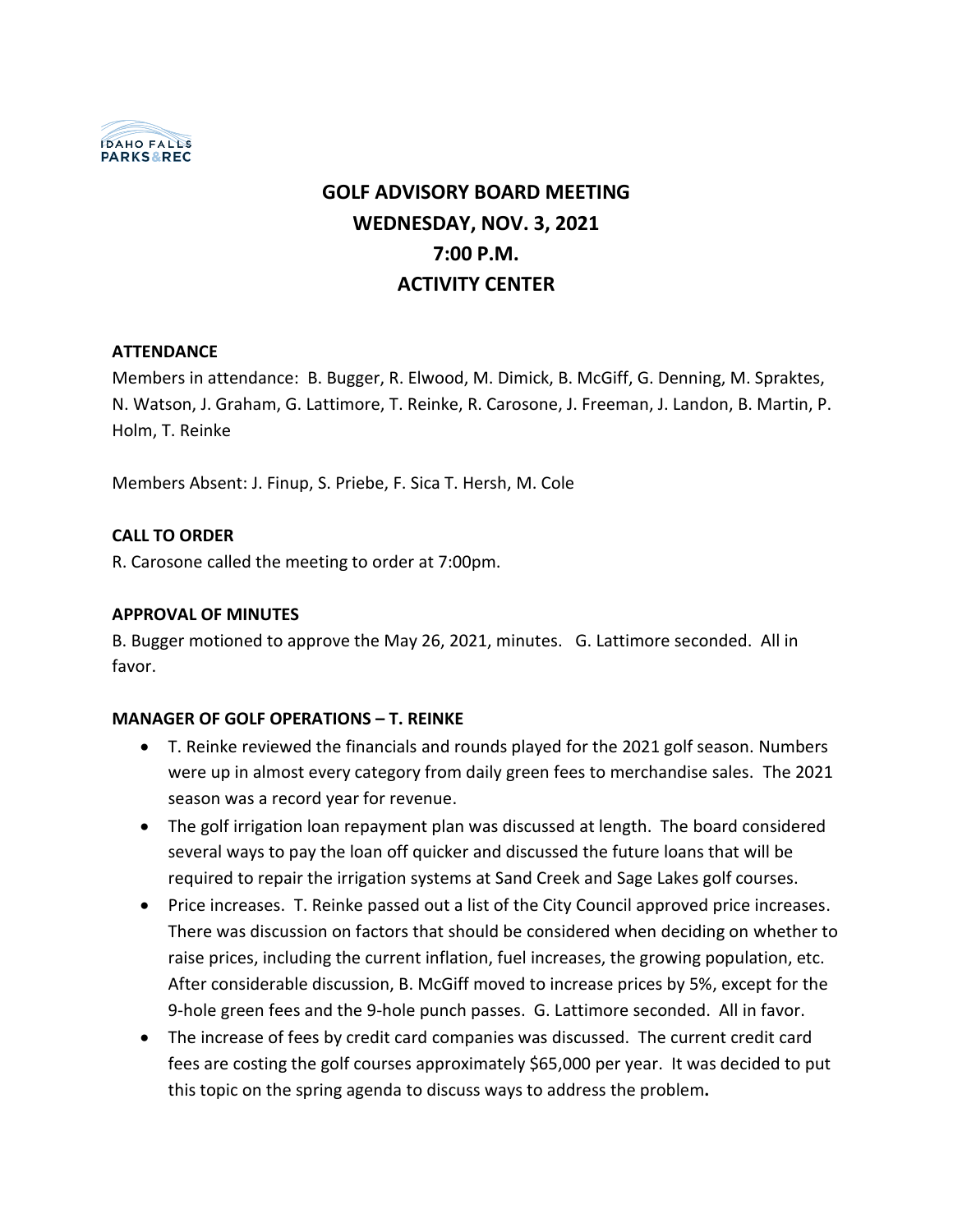• T. Rinke announced that Sage Lakes Golf Pro Gaylen Denning will be retiring February  $25<sup>th</sup>$ .

#### **ASSOCIATION REPORTS**

## **Women's Association – N. Watson**

- N. Watson advised that Vickey Brown will be the Women's Association President for 2022.
- The association will be going to "Bluegolf" for scoring.

## **Men's Association – M. Dimick**

• M. Dimick reported that they have 532 active members in the association.

# **Junior Association – F. Sica – absent (reported by T. Reinke)**

- There are 348 active members in the Junior's Association.
- A successful fundraiser was held this summer for the association with musician Jaci Sites.
- They were able to hold their awards banquet in person this year.

# **STAFF REPORTS**

# **Pinecrest Superintendent – M. Spraktes**

- The irrigation system will be finished by November  $6<sup>th</sup>$ .
- The pump station is finished, and the backup pump is being completed now.
- The warranty on the Watertronics System will be good for one year.
- M. Spraktes is having trouble finding a contractor to install the bathroom in the Pinecrest shop.

# **Sand Creek Pro – J. Graham**

- Play at Sand Creek was up 30% this year. This increase in play could be on account that they had thirteen company events at the course.
- He advised that 90% of the customers are using the new ball machine that was installed by B. Martin.

# **Sand Creek Superintendent – B. Martin**

- B. Martin reported that last year's winter kill recuperated well, and the greens and tee boxes all came back.
- They are currently winterizing the course.
- The ball machine was challenging to get hooked up.